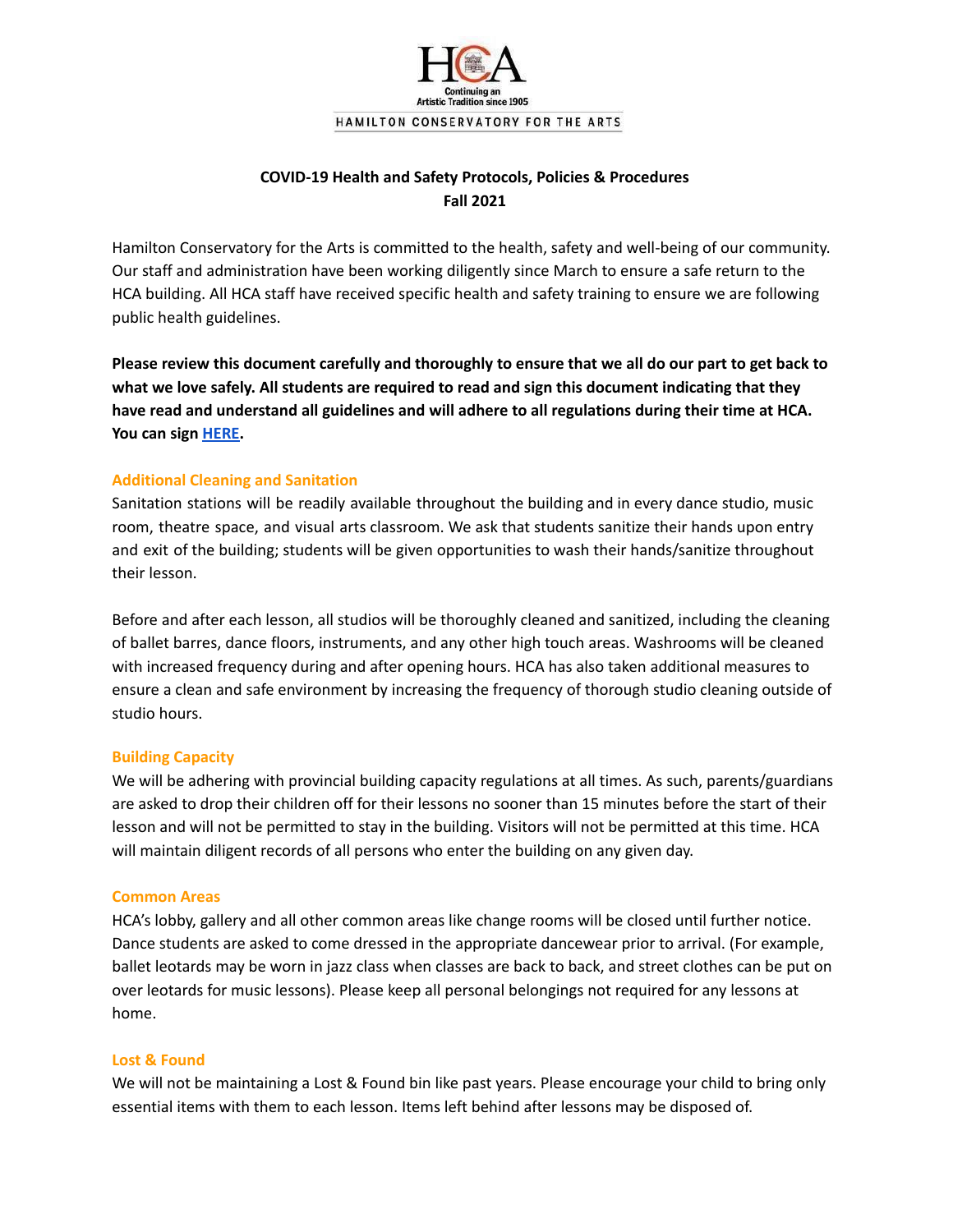## **Pre-entry Screening**

All students must complete a pre-screening survey online each time prior to entering the building. Students will not be permitted to participate in group or private lessons until a parent/guardian has successfully completed the survey. A link to the survey can be found [HERE.](https://forms.gle/o5cNSXsQi6PGKtgW6)

## Example of Survey Questions

- 1. Does the student, or anyone in your household, have any of the following symptoms:
- Fever (feeling hot to the touch)
- Shortness of breath (out of breath, unable to breathe deeply)
- None of the above
- 2. Does the student have any of the following symptoms:
- Barking cough (making a squeaky or whistling noise when breathing)
- Chills
- Sore throat or difficulty swallowing
- Runny, stuffy or congested nose (unrelated to seasonal allergies or other known causes/conditions)
- Lost sense of taste or smell
- Headache that's unusual or long lasting
- Digestive issues like nausea/vomiting, diarrhea, stomach pain unrelated to known cause or condition
- Extreme tiredness (fatigue, lack of energy)
- Falling down often
- Muscle aches that are unusual or long lasting
- Pinkeye (conjunctivitis)
- Sluggishness or lack of appetite
- None of the above
- 3. Has the student traveled internationally within the last 14 days (outside Canada)? Yes No
- 4. Has the student had close contact with a confirmed or probable COVID-19 case? Yes No
- 5. Has the student had close contact with a person who is sick with new respiratory symptoms or who recently travelled outside Canada in the last 14 days? Yes No

Students will be asked to have their temperature checked using a contactless thermometer prior to entry.

If your child exhibits any symptoms of COVID-19 and/or has come into contact with someone tested positive/suspected of having COVID-19 and/or has been outside of the country in the 14 days prior to their lesson, we kindly ask that you keep them home until they are safe to return.

HCA staff are asked to adhere to the same procedures for self-screening.

#### **Arrival/Dismissal**

Parents/guardians are asked to drop their children off for their lessons no sooner than 15 minutes before the anticipated start of their lesson. Students are asked to enter through the front entrance where an HCA staff member and/or their instructor will greet them, screen them, and direct them to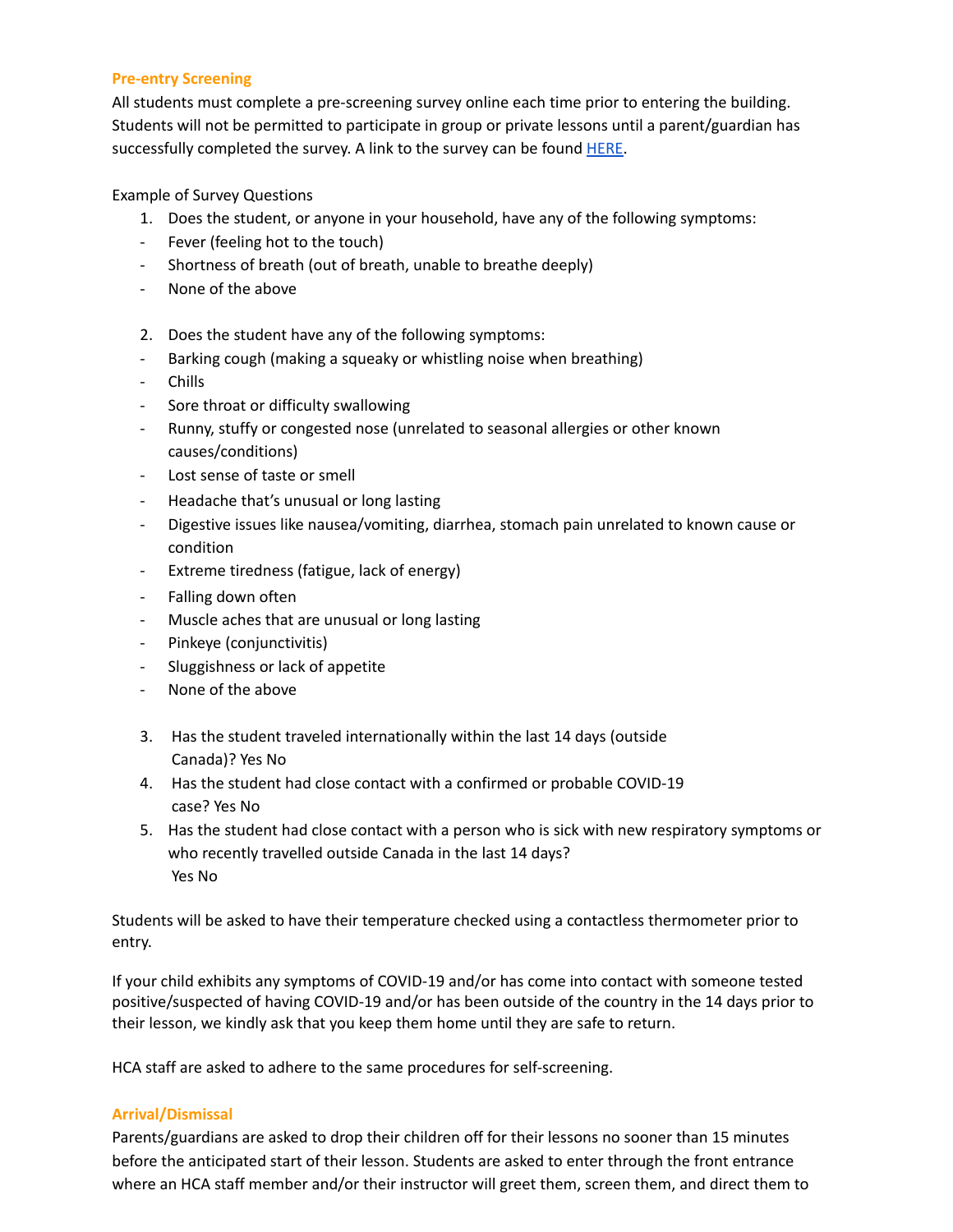their classroom. Parents/guardians for children ages 5 and under are permitted to drop their children off at the door of the class.

All students will enter through front doors on James St. S and exit out our front side doors (near the washroom on the first floor)

In each dance classroom, bins will be offered to students in which to place their belongings. We ask that all dance students remove their outdoor shoes prior to entering their studio room and place them on the shoe racks located outside each studio's doors.

If a student has multiple classes in one day, with an extended break in between certain classes, they are permitted to sit in the front lobby waiting area to do homework, eat snacks, etc. until their next class. Students who are in the waiting area must stay seated in their chosen area until the start of the next class.

Students will be dismissed promptly following their lesson(s). Students ages 12 and under will be accompanied by an HCA staff member to ensure a parent/guardian is present before a child leaves. We ask all parents/guardians please wait outside the building to receive your child(ren) and to kindly arrive on time to ensure prompt dismissal. Parents/guardians for children 5 and under are permitted to enter the building to pick up their child; we ask that these parents/guardians wait on the main floor.

All students will exit through front side doors on James St. S (near washroom)

## **Face Masks**

All entrants of HCA, including all staff, will be required to wear a face mask/covering when travelling throughout the building and in class. As of October 19, masks/coverings will be mandatory in dance class.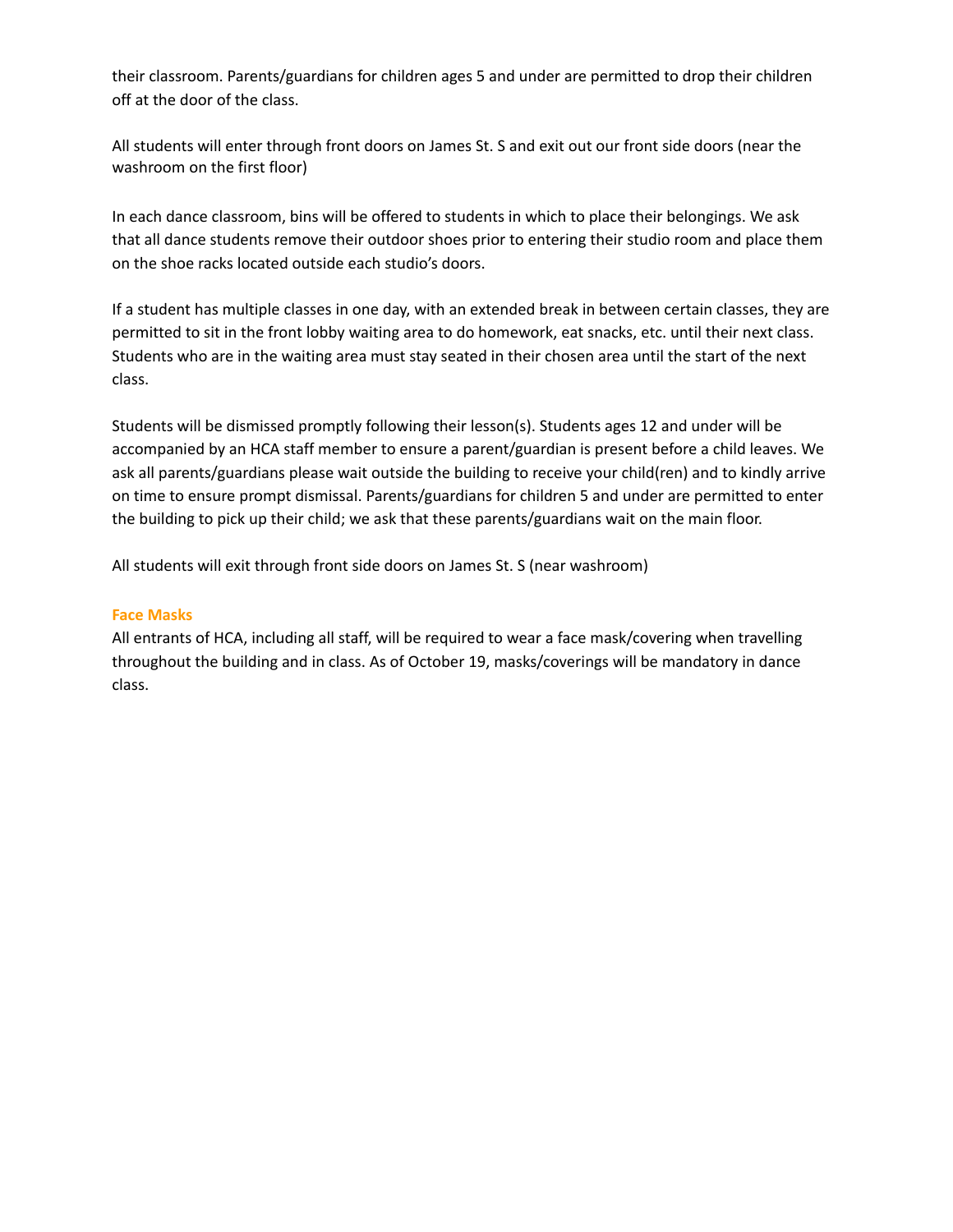Masks must be worn at all times during visual arts, theatre, dance, and music lessons (not including vocal and woodwind instrument lessons). For those that take private vocal lessons, a face shield or singing mask is optional during class. However, vocal students must still wear masks in common areas of the building.

Vocal lessons and woodwind instrument lessons will occur in rooms with exterior airflow and plexiglass impermeable barriers will be positioned between student and instructor, in addition to regular physical distancing measures.

### **Social Distancing and Maintaining Safe Space**

Group class sizes have been capped to ensure adequate physical distancing among students can be maintained.

All studio floors will be marked with tape to create 6 x 6 foot squares (or the equivalent) and each dancer will dance within their own square. The perimeter of the room will also be marked to ensure dancers can see and maintain appropriate physical distance for classes that require barre and/or across the floor work.

Exterior air flow will be introduced in each studio during classes where possible. For example, we will be opening exit doors and windows to allow outside air into the room. Fans will further facilitate air flow with open windows and doors.

Students are required to bring their own water bottles to class.

Instructors will only be supporting students from a safe distance.

Students are expected to maintain a distance of at least 2 metres or 6 feet from others when travelling throughout the building. Floor markers will be placed in waiting areas, hallways, and bathrooms to ensure safe distancing. When travelling up and down stairs, we ask all students to stay to the **left** of all laneways.

We ask that all students avoid touching walls, doors, lightswitches unless specifically directed to do so to lessen touch points throughout the building.

Vocal lessons and woodwind instrument lessons will occur in rooms with exterior airflow and plexiglass impermeable barriers will be positioned between student and instructor, in addition to regular physical distancing measures.

Desks in the visual arts studio are arranged to ensure a minimum 6 feet between each student's work station. The sharing of visual arts supplies will be prohibited within lessons. Each student will have their own set of materials needed for each lesson (eg. paint tray, pencils, paper, brushes, scissors, glue) and they will be the only one to use those materials during their lesson. All materials will then be cleaned and sanitized before use in the next lesson.

#### **Washrooms**

We ask that all parents/guardians encourage your child to use the washroom before entering HCA. Washrooms are not permitted to be used as a dance changeroom. Only one person permitted in washrooms at a time. We ask that students do not go to a different floor than the one where their lesson is taking place to use the washroom. Washrooms will be cleaned with enhanced frequency.

Studio B/Visual Arts Studio - first floor washroom near lobby First Floor Music Studios - first floor washroom near backdoor exit Second Floor Music Studios/Recital Hall - second floor washroom Studio C/Attic Atelier - third floor washroom